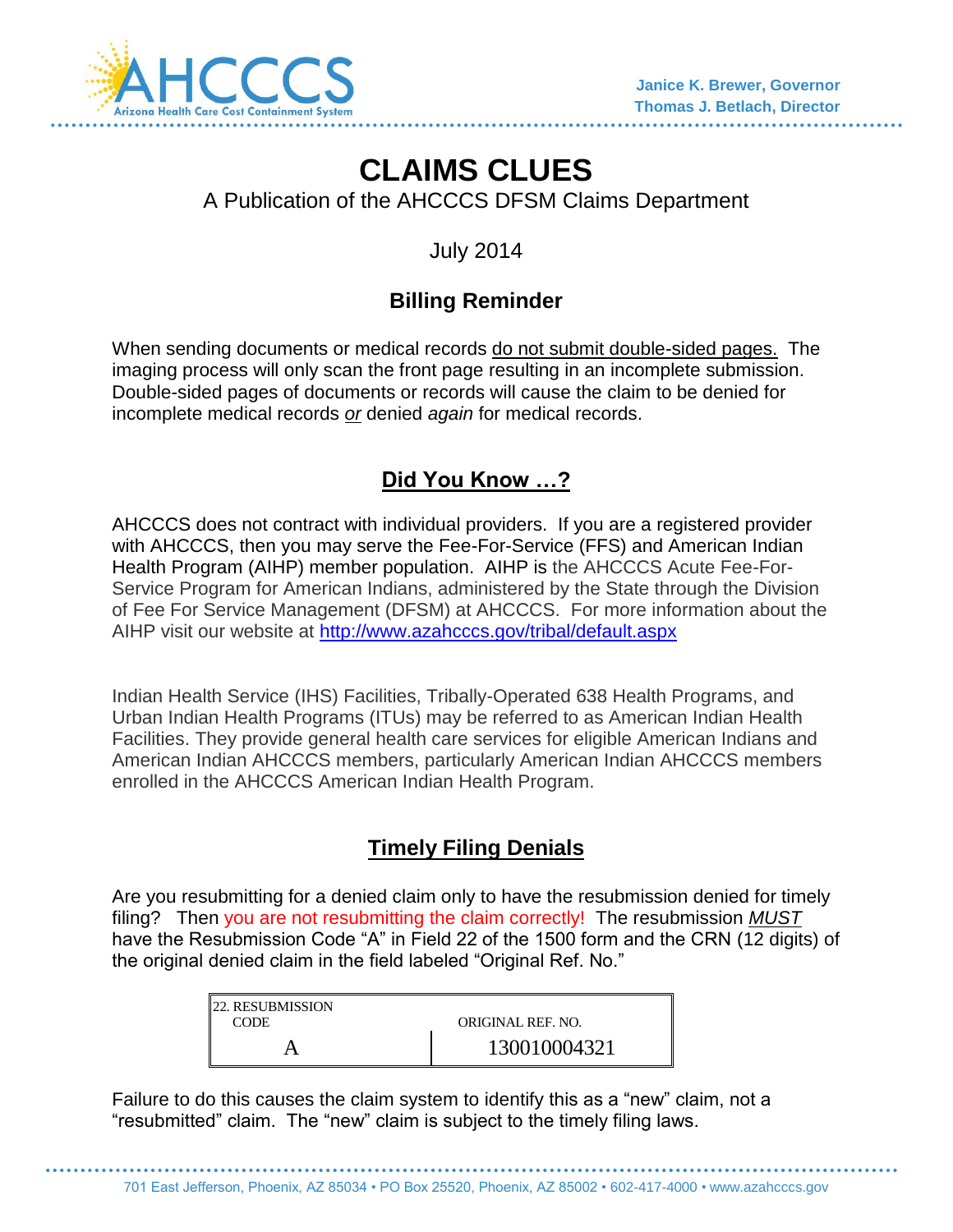To resubmit a denied UB-04 claim, write the word "Resubmission" and the CRN (12 digits) of the denied claim in the "Remarks" Field 84. If Field 84 is already used for another purpose, write the word "Resubmission" and the CRN at the top of the claim form.

To resubmit a denied ADA 2012 claim enter the CRN (12 digits) of the denied claim in Field 2 (Predetermination/Preauthorization Number).

Refer to the AHCCCS FFS and IHS online Provider Billing Manuals, chapters titled General Billing Rules for more details.

#### **Claims Process Definitions**

A **"Resubmission"** is defined as a claim originally denied because of missing documentation, incorrect coding, etc. which is now being resubmitted with the required information.

A "**Reconsideration"** is defined as a request for review of a claim that a provider feels was incorrectly paid or denied because of processing errors.

If the provider has exhausted all authorized processing procedures and still has a disputed claim, the provider has the right to file a **claim dispute**.

Please refer to the AHCCCS online FFS and IHS provider billing manuals, chapters titled Claim Errors and Claim Disputes for more details, especially for information about where to file a dispute for specific claim types.

#### **\*\*\*\*\*\*2 Policy Changes for NEMT Providers\*\*\*\*\*\*\***

**Effective 10/1/2014 prior authorizations will be denied for transport services on reservation if the NEMT provider does not have the corresponding Tribal business license on file with AHCCCS Provider Registration.**

**Effective 9/1/2014 all services for the recipient's transport** *must* **be billed on one claim using multiple lines for that date of service. A claim submitted with base code only and second claim with mileage only will be denied, as split-billing the transport service is inappropriate.**

#### **REMINDER: Transition from ICD-9 to ICD-10 code sets delayed until 10/1/2015**

On April 1, 2014 the Protecting Access to Medicare Act of 2014 (PAMA) (Pub. L. No. 113-93) was enacted, which states The Secretary of Health and Human Services may not, prior to October 1, 2015, adopt ICD–10 code sets as the standard for code sets under section 1173(c) of the Social Security Act (42 U.S.C. 1320d–2(c)) and section 162.1002 of title 45, Code of Federal Regulations.